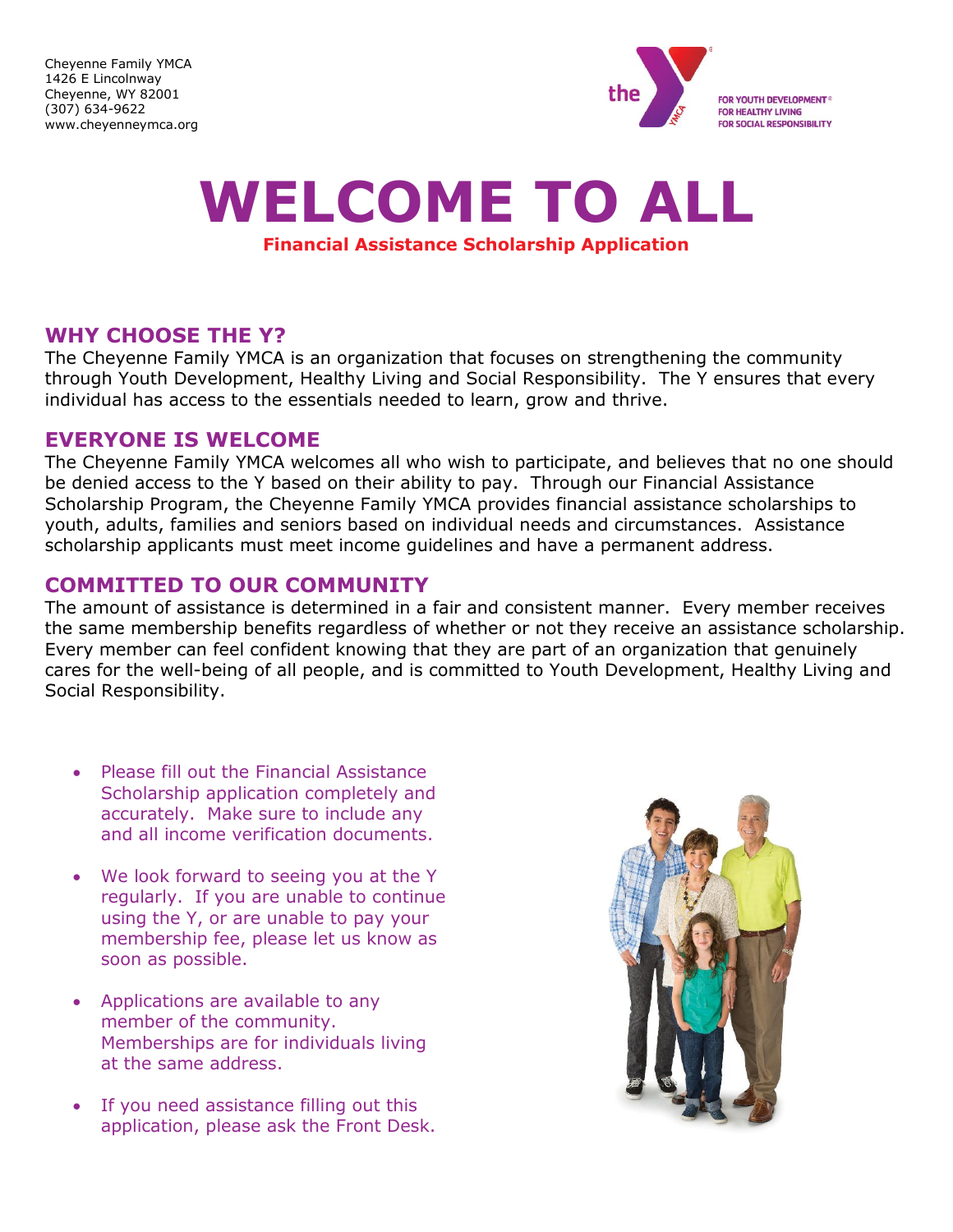

# **FINANCIAL ASSISTANCE SCHOLARSHIP INFORMATION**

Applicants must complete the Financial Assistance Scholarship application and submit it to the Membership Director through Membership Services at the Front Desk. **Applications must include:**

- **the most current and complete 1040 tax form;**
- **three most recent pay stubs;**
- **other proof of income i.e.: unemployment, public assistance, social security, etc.**

Please allow 2 - 4 weeks for processing. You will be notified once the application has been processed.

Failure to provide the required income documentation or completed application will delay processing of the application.

All applications and financial information are confidential. Assistance scholarships are available for all who meet qualification guidelines. Distribution is based on income, family size and extenuating circumstances.

**A Program Discount** [Youth Sports and Group Swim Lessons] of 25% is available to current members in good standing.

Once notified, applicants have 30 days to initiate their membership by:

- completing a Membership application
- paying the first month's fee and a \$25 Joiner Fee
- providing a credit/debit card or voided check for monthly payments to be pulled from
- designating the monthly payment to be on the  $2^{nd}$  or the  $15^{th}$ . Month to month payments are not accepted.

**A \$35 non-sufficient funds fee will be charged** for all returned payments. Memberships will be inactive until the monthly payment and all fees are paid in full.

Assistance scholarships not activated within 30 days will be shredded.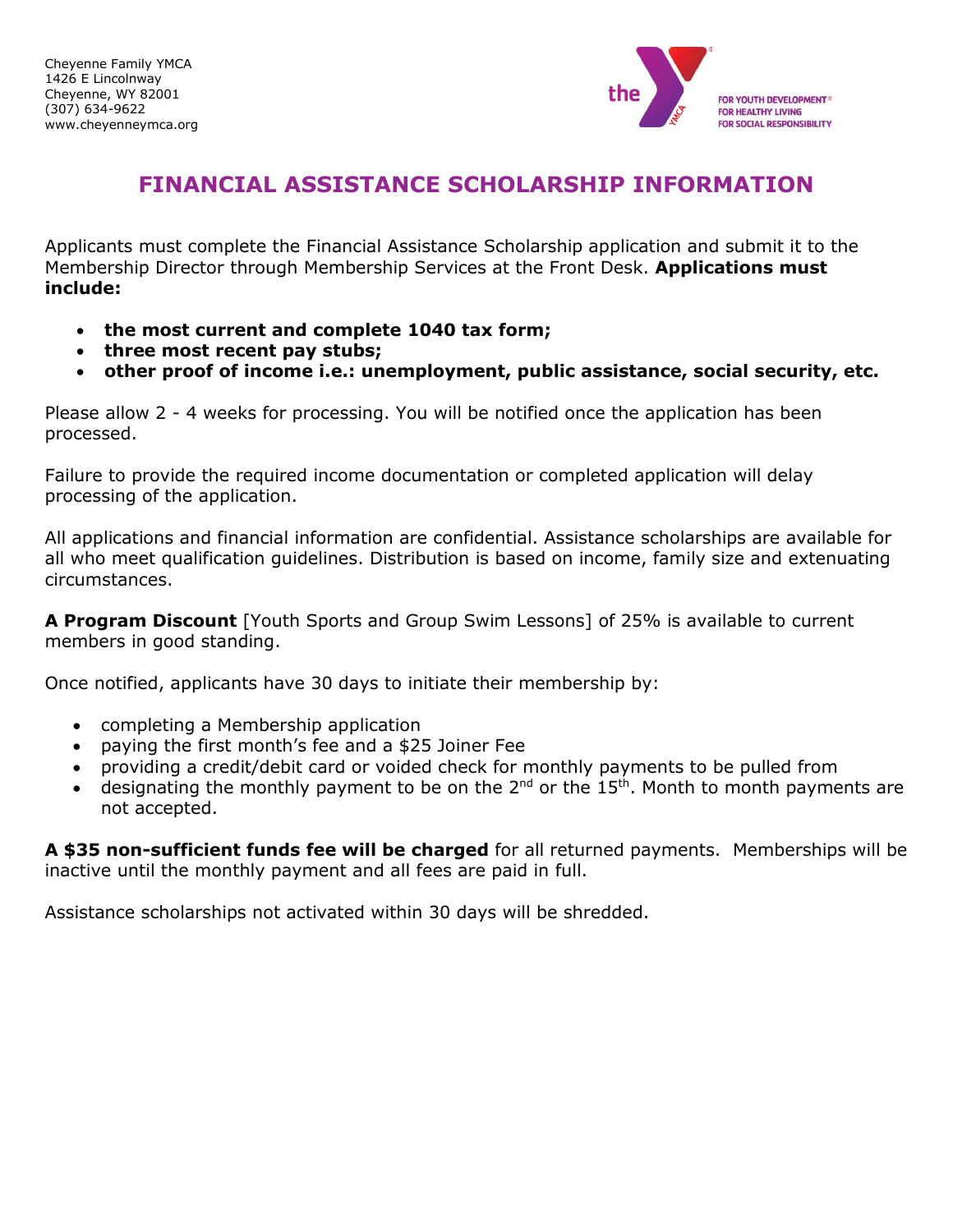

FOR YOUTH DEVELOPMENT® **FOR HEALTHY LIVING** FOR SOCIAL RESPONSIBILITY

**The Cheyenne Family YMCA**

#### **1426 East Lincolnway, Cheyenne, WY 82001 Phone: 307.634.9622**

#### **• CONFIDENTIAL FINANCIAL ASSISTANCE APPLICATION •**

The Y is committed to serving people of all ages, races, religions, and economic levels. This information is confidential and will not be used for any other purpose.

**PLEASE PRINT** Today's Date: \_\_\_\_\_ /\_\_\_\_\_ / \_\_\_\_\_ Membership #: 01 -\_\_\_ \_\_\_ \_\_\_ \_\_\_ \_\_

#### **BOTH ADULTS ON THIS APPLCATION WILL BE REQUIRED TO PRESENT A CURRENT DRIVER'S LICENCE AND PROVIDE PROOF OF RESIDENCE AT THE ADDRESS GIVEN.**

|  | Birthdate: ____ /____ / ____ |
|--|------------------------------|

#### **Other members of household. Dependents over 18 must provide documentation of full-time student status**.

Names of all **additional participating** household members who reside at the address given above.

|  | Age: Gender:        | Birthdate: _____ /____ / _____  |  |
|--|---------------------|---------------------------------|--|
|  | Age: Gender: ______ | Birthdate: _____ /_____ / _____ |  |
|  | Age: Gender:        | Birthdate: _____ /_____ / _____ |  |
|  | Age: Gender:        | Birthdate: $\frac{\sqrt{2}}{2}$ |  |
|  |                     | Age: Gender: Birthdate: / /     |  |

#### **Application for financial assistance is for:**

- \_\_\_\_ Family Membership \_\_\_\_ Young Adult Membership (up to age 24)
- \_\_\_\_ Adult Membership \_\_\_\_Senior Membership (age 55+)
- \_ Adult Couple Membership \_\_\_\_\_\_\_\_\_\_\_\_\_\_\_\_ Senior Couple Membership (age 55+)
- Family Plus Membership (3 adults and any children at the same address)

| <b>STAFF VERIFICATION</b> |  |  |  |
|---------------------------|--|--|--|
| <b>RECEIVED</b>           |  |  |  |
| <b>IDENTIFICATION</b>     |  |  |  |
| <b>ADDRESS</b>            |  |  |  |
| <b>SOR REGISTRY</b>       |  |  |  |
|                           |  |  |  |